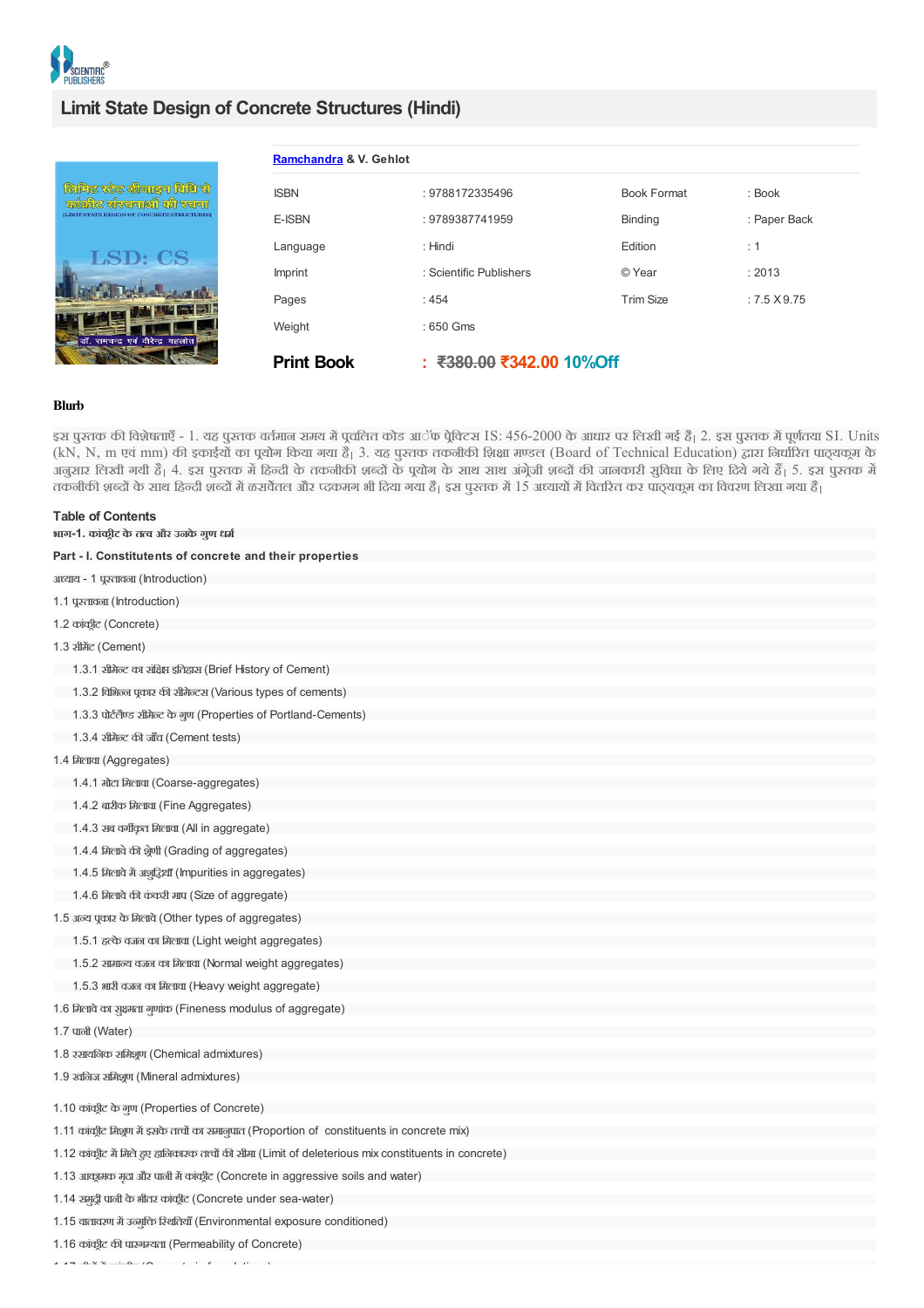| 1.17 नीवों में काकूंटि (Concrete in foundations) |  |  |
|--------------------------------------------------|--|--|
|--------------------------------------------------|--|--|

1.18 कांकीट के अवयवों के माप और आकृति (Shape ad size of concrete component members)

1.19 कांकीट अवयवों में इस्पातीय पूबल्लित सिस्थि (Steel reinforcing bars in concrete)

1.20 विभिन्न पूकार इस्पातीय पूर्बाल्ति सिरिये (Various types of steel reinforcing bars)

1.21 कांकीट में उपयुक्त संघटक पदार्थों का भण्डारीकरण (Storage of concrete constituent materials)

1.22 इस्पातीय पूर्वाल्तित सिरियों पर कांकूीट का स्पष्ट आवरण (Clear concrete cover to steel reinforcing bars)

1.23 कांकीट संरचनाओं का अग्नि निरोधक सामर्थ्य (Fire-resistance of concrete structures)

1.24 इस्पातीय पबल्तित सिरियों का टिकाऊपन और संक्षारण (Durability and corrosion of steel reinforcing bars)

1.25 विशिष्ट विवरण पतियाँ विनिर्देश (Specifications)

**भाग - 2. िलिमट टटे डीजाइन सेसबिधत धारणा**

**PART - II : (CONCEPT OF LIMIT STATE DESIGN)**

अध्याय 2. विशिष्ट भार, पदार्थों का विशिष्ट सामर्थ्य, डीजाइन विधि और आंशिक सुरक्षा गुणांक (Characteristic Loads, Characteristic Strength, Methods of Design & Partial **Safety Factors)**

2.1 पतावना (Introduction)

2.2 अचल/थायी भार (Dead-Loads/Permanent loads)

2.3 चल भार/ परिवर्तलीय भार (Live loads/Variable/Imposed live loads)

2.4 पवन/हवाद्ध से उत्पन्न भार (Wind loads)

2.5 हिम भार/ अपवादात्मक भार (Snow loads/Exceptional loads)

2.6 भूकम्पन्न भार/बल (Seismic loads/Earthquake forces)

2.7 मदृा और िथर दवीय भार (Soil and Hydrostatic pressure)

2.8 िनमाण पभाव (Erection effects)

2.9 गति सम्बन्धी पभाव (Dynamic effects) और संघट्टन (Impact)

2.10 तापमान/अिथर पभाव (Temperature effect/Transit Loads)

2.11 भार संयोजन (Combination of loads)

2.12 कांकीट में संकूचन (Shrinkage in concrete)

2.13 कांकीूट में सर्पण (Creep in concrete)

2.14 िलिमट टेट डीजाइन िविध (Limit state design method)

2.15 उच्चतम लिमिट स्टेट (Ultimate Limit State, ULS)

2.16 सेवा उपयोिगता िलिमट टेट (Serviceability Limit State, SLS)

2.17 विशिष्ट भार/सेवा भार (Characteristic loads/service loads/Actions)

2.18 अिभकिCपत भार/ घटक भार / अिभकिCपत िकया (Design loads/ factored-loads/ Design actions)

2.19 भार के लिए आंशिक सुरक्षा गुणांक (Partial safety factor for loads)

2.20 कांक्रीट का विशिष्ट सामर्थ्य (Characteristic strength of concrete)

2.21 कांकीट और इस्पात पदार्थों के विशिष्ट पूतिरोधक बल (Characteristic resistance of concrete and steel materials)

2.22 पदार्थों के अभिकल्पना सामर्थ्य (Design strength of materials)

2.23 पदार्थों के आंशिक सरक्षा गणांक (Partial safety factor for stength of materials)

**भाग - 3. िलिमट टटे िविध सेपबि,लत कांकीट धरन क- डीजाइन**

# **PART - III : (LIMIT STATE DESIGN OF REINFORCED BEAMS)**

अध्याय - 3. धरन का बंकन में विफल होना एवं अकेले तनन में पुबल्लित आयताकार धरन की रचना (Limit State of Collapse in flexure) [Design of singly reinforced **rectangular beams - (SRRB I)]**

3.1 पतावना (Introduction)

3.2 कांकीट धरन (Concrete beams)

3.3 कांकीूट धरन की डीजाइन के लिए पूर्व धारणाएँ (Assumptions for the design of concrete beams)

3.4 धरन के अनुपूरथ खण्ड में उदासीन अक्ष की गहराई (Depth of neutral axis in a beam section)

3.5 अकेले तनन में पूर्वाल्ति कांकीूट धरन का विफल होना (Failure of singly reinforced concrete beams)

3.6 धरन में इस्पातीय पूर्वाल्तित सिरियों पूतिशत (Percentage of steel-reinforcement in beams)

3.7 संतुलित पूर्बल्लित धरन खण्ड (Balanced reinforced beam sections)

3.8 अपर्याप्त पूर्बाल्लित धरन खण्ड (Under reinforced beams sections)

3.9 अधिक पुर्बाल्तित धरन खण्ड (Over reinforced beam sections)

3.10 धरन में पूर्वाल्लत सिरियों के सीमित पूर्तिशत का मान (Limiting values of percentage reinforcement in beams)

3.11 बंकन में कल संपीडन बल की उदासीन-अक्ष से अधिकतम दरी के संपीडन रेशे की गहराई (Depth of total compressive force in bending from the extreme fiber in compression)

3.12 कांकीट धरन खण्ड के लिए पुतिरोधी आघूर्ण (Moment of resistance for concrete beam sections)

3.13 धरन में बंकन में तनन मे अनुदैर्ध इस्पातीय पुबल्ति सिरियों के क्षेतूफल की आवश्यकताएँ (Requirements of area of longitudinal steel reinforcement bars in tension in beams)

3.14 कांकीट धरन में इस्पातीय सिरियों के लिए आवरण (Cover to steel reinforcement in concrete beams)

3.15 कांकूीट की अकेले तजन में पूर्बाल्तित धरन के लिए पूभावी विस्तृति (Effective span for singly reinforced concrete beams)

3.16 कांकीर की आगताकार धरन ;अकेले तनन में एवलिसत सकी सीनाइन (Desing of singly reinforced rectangular beams)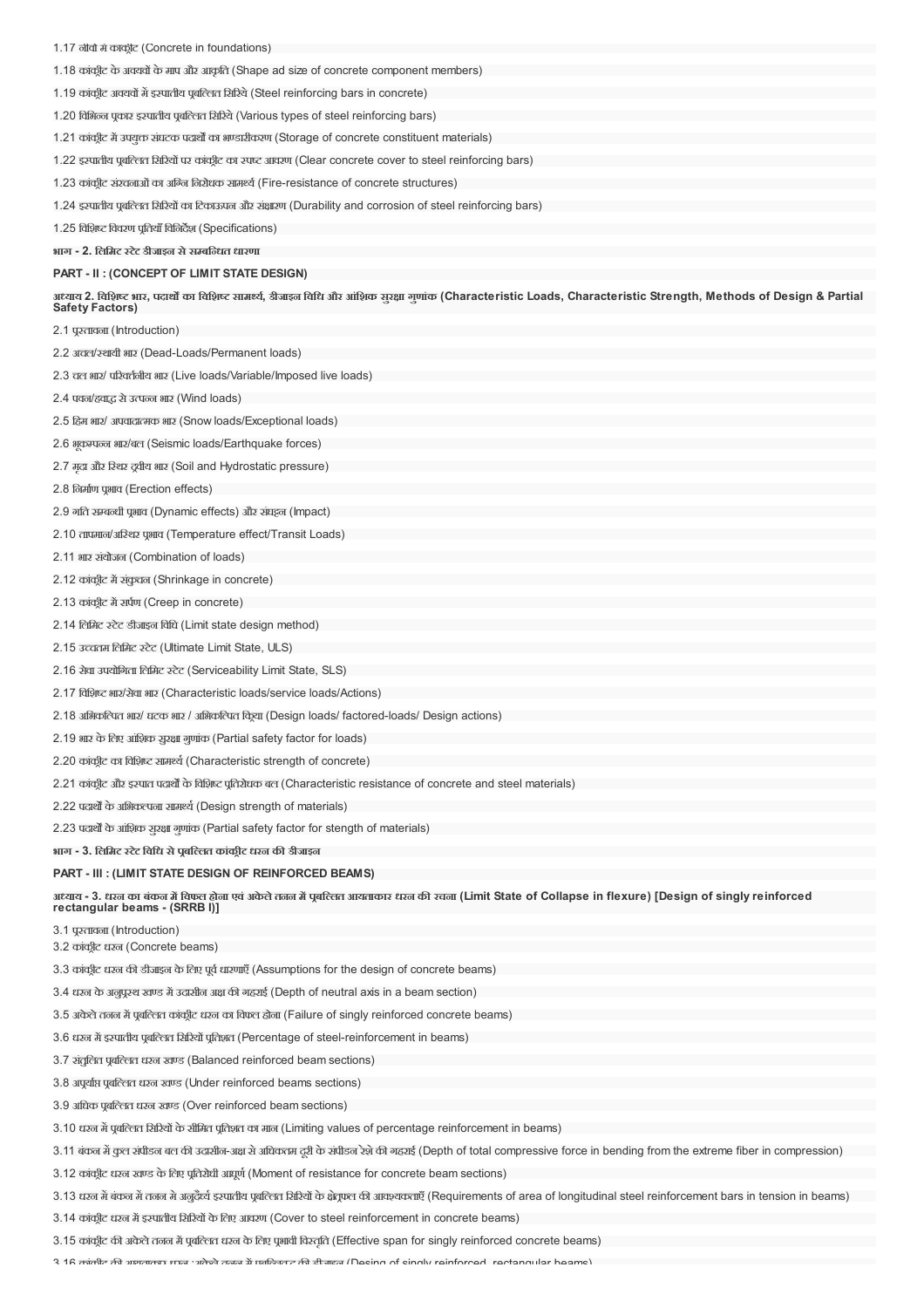3.16 काकं ीट क आयताकार धरन ;अकेलेतनन मपबिCलतBक डीजाइन (Desing of singly reinforced rectangular beams) अध्याय - 4. धरन का अपरूपण में विफल होना एवं अकेले तनन में पबल्लित आयताकार धरन की रचना (SRRB II) (Limit State of Collapse in shear) (Design of singly reinforced **rectangular beam in shear (SRRB II)** 4.1 पतावना (Introduction) 4.2 एक समान पदार्थ के धरन के अनुपूरथ खण्ड पर अपरूपण पूतिबल का वितरण (Distribution of shear stress across beam cross-section of homogeneous material) 4.3 पूबल्लित कांकूटि के अनुपूरथ खण्ड पर अपरूपण पूतिबल का वितरण (Distribution of shear stress across reinforced concrete beam cross-section) 4.4 कांकीट धरन के अनुपुरथ खण्ड पर अकलित अपरूपण पृतिबल (Nominal shear stress across concrete beam section) 4.5 एक समान पदार्थ की प्रत्यास्थता धरन में विकर्ण तनन (Diagonal tension in homogeneous elastic beams) 4.6 धरन ;बिना अपरूपण पूर्वाल्लित सिरियेद्ध (Beams without shear reinforcement) 4.7 पबल्लित कांकीूट धरन का अपरूपण में सामर्थ्य (Shear strength of reinforced concrete beams) 4.8 पूबल्लित कांकीट धरन में अपरूपण पूबल्लित सिरिये (Reinforced concrete beams with shear reinforcement) 4.9 पूर्वाल्लित कांकीट धरन में ऊर्ध्वाधर छल्ले (Reinforced concrete beams with vertical stirrups) 4.10 पूर्वाल्लत कांकूीट धरन के लिए मोड़े हुऐ सिरिये (Bent-up bars for reinforced concrete beams) 4.11 पूबल्लित कांकीूट में धरन में झूके हुए छल्ले (Inclined stirrups inreinforced concrete beams) 4.12 अपखण बल के लिए कान्तिक अनुपुरश खण्ड (Critical cross-sections for shear force) 4.13 कांकीट का डीजाइन अपख्यण सामर्थ्य (Desian shear strength of concrete) 4.14 कांकूीट धरन के अनुपूरथ खण्ड के लिए अपरूपण पूबल्लित सिरियों की डीजाइन (Design of shear reinforcement for concrete beam cross-section) अध्याय - 5. कांकीट धरन में विस्थापन के लिए लिमिट स्टेट ऑफ सर्विसेबिलिटी अकेले तनन में पूबल्लित आयताकार धरन की डीजाइन (SRRB - III) Limit State of Collapse of **serviceability for deflection (Design of singly reinforced rectangular beams - SRRB - III)** 5.1 पतावना (Introduction) 5.2 धरन पर िवथापन का पभाव (Effects of deflections on beam)

5.3 िवथापन को िनयंितत करनेकेउपाय (Methods of controlling deflections)

5.4 धरन पर कार्यरत बाह्य सेवा भार से उत्पन्न विस्थापन (Deflections produced in beams due to external service loads)

5.5 अन्य पयोज्यता के लिए आवश्यकताएँ (Other serviceability requirements)

5.6 धरन के लिए तनुता के लिए निर्धारित सीमाएँ (Slenderness limits for beams)

अध्याय - 6. कांकीूट की धरन में दरारों से संबंधित लिमिट स्टेट ऑफ सर्विसेबिलिटी अकेले तनन में चुबल्लित आयताकार धरन की डीजाइन (SRRB IV) (Limit of serviceability for cracks) **Design of singly reinforced rectangular beams (SRRB IV)**

6.1 पतावना (Introduction)

6.2 कांकीट में दरोरे उत्पन्न होने के कारण (Causes of cracking of concrete)

6.3 कांकीूट में उत्पन्न दरारों की चौड़ाई की गणना (Calculation of crack-width in concrete)

6.4 दरारों के नियन्तण के लिए ACI-Code और IS: 456-2000 Code की सिफारिशे (Recommendations for Crack-control as per ACI - Code and IS: 456-2000 Code)

अध्याय - 7. विफलता के लिए लिमिट स्टेट की अन्य आवश्यकताएँ, अकेले तनन में पुबल्लित आयताकार धरन की डीजाइन (SRRB - V) Limit State of collapse for other requirements **[Design of singly reinforced rectangular Beams - (SRRB - V)]**

7.1 पतावना (Introduction)

7.2 इस्पातीय सिरियों और कांकूीट के बीच बन्ध पूतिबल (Bond-stresses between steel bars and concrete)

7.3 तनन में पुबल्तित सिरियों के लिए विकसित लम्बाई (Development length of reinforcement in tension)

7.4 तनन में प्लेन इस्पातीय सिस्यों के लिए लंगर (Anchorages for plain steel bars in tension)

7.5 धरन के तनन में पबल्तित सिरियों के लम्बाई में कटौती (Curtailment of tension reinforcement in beams)

7.6 बंकन में पूबल्तित सिरियों का तनन क्षेत्रों में कटौति की शर्ते (Conditions for curtailment of flexural - Reinforcemnt in Tension Zero)

7.7 आघूर्ण का मान जहाँ होता है, उसके पास के बिन्दु पर तनन प्रबल्ति का कटौती के लिए विशेष आवश्यकताएँ (Special requirements near points of zero moments for curtailment of tension reinforcement)

7.8 पुबल्लित सिरियों में इस्लाइस (Splices in reinforcement bars)

अध्याय - 8. विफलता के बंकन, अपरूपण और अन्य आवश्यकताओं के लिए लिमिट स्टेट (Limit State of collapse in flexure, shear and other requirements) (Strength of **doubly reinforced rectangular beams)**

8.1 पतावना (Introduction)

8.2 दोहरी पूबल्लित धरन में उदासीन अक्ष की गहराई (Depth of neutral axis in doubly reinforced rectangular beams)

8.3 दोहरी पूर्बाल्तित धरन में तनन में और संपीडन में विफलताएँ (Tension and compression failures of doubly reinforced beams)

8.4 इपात अनुपात का पितशत (Percentage of steel ratio)

8.5 एक दोहरे पूबल्लित धरन का बंकन में सामर्थ्य [Bending (flexural) strength of a doubly reinforced beam]

8.6 दोहरी पूर्वाल्तित धरन में अपरूपण पूर्तिबल (Shear stresses in doubly reinforced beams)

8.7 दोहरी पूर्बल्तित धरन के लिए ;विफलता के लिएद अपख्यण में लिमिट स्टेट (Limit State of collapse in shear for doubly reinforced beams)

8.8 संपीडन पूर्वाल्लत सिरियों में बन्धन पूतिबल (Bond stresses in bars in compression)

8.9 संपीडन पुबल्लित सिरियों के विकसित लम्बाई (Development length in reinforced bars in compression)

8.10 प्लेन सिरियों की लंगर लम्बाई (Anchorage length of plain bars in compression)

8.11 संपीड़न में चढ़ाव के जोड़ (Lap splices in compression)

अध्याय - 9. बंकन और अपरूपण में विफलता के लिए लिमिट स्टेट और अन्य आवश्यकताएँ कोस्टार धरन की डीजाइन (DFB) (Limit State of collpase in flexure and shear and other **requirements) [Design of flanged/tee beams (DFB)]**

9.1 पतावना (Introduction)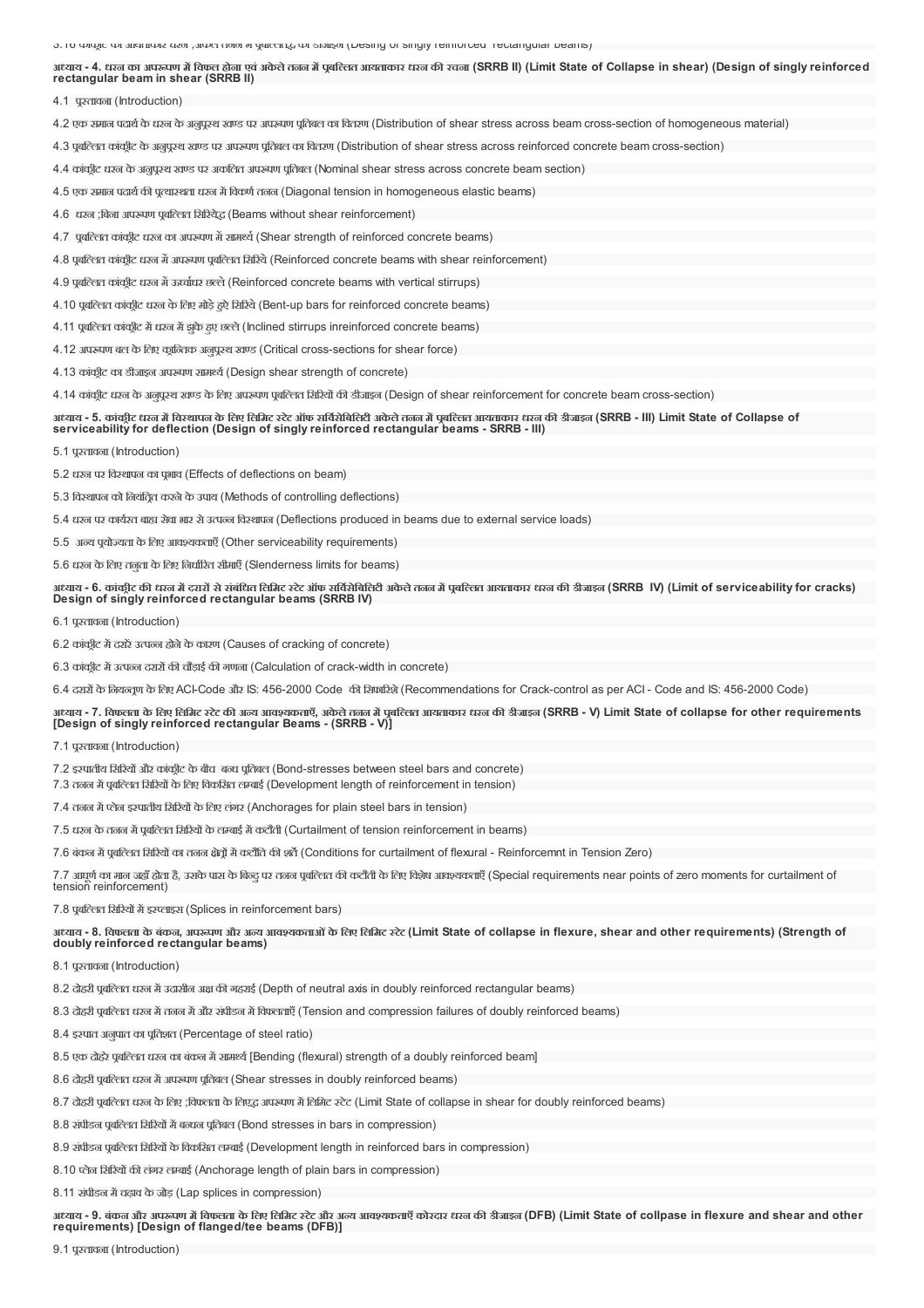9.2 टी-धरन कोरदार-धरन की पृभावी चौडाई (Effective width of flange of tee-beams)

9.3 उदासीन अक्ष की स्थिति (Location of neutral axis)

9.4 टी-धरन कोरदार धरन का बंकन में सामर्थ्य [Benging (flexural) strength of tee beams/flanged beams]

9.5 अपख्यण बल में विफलता के लिए लिमिट स्टेट (Limit state of collapse in shear)

9.6 टी-धरन (कोरदार धरन) में अपरूपण पूतिबल (Shear stresses in tee beams)

9.7 प्रबल्तित सिरियों की विकसित लम्बाई (Development length of reinforcement bars)

**भाग - 4. िलिमट टटे िविध सेपबि,लत कांकीट लबैस क- डीजाइन**

### **PART - IV : (LIMIT STATE METHOD OF DESIGN OF REINFORCED CONCRETE SLABS)**

अध्याय - 10. एक दिशा में विस्तृति युक्त स्लैब की डीजाइल चरम लिमिट स्टेट और सेवा-लिमिट स्टेट (Design of slabs spanning in one direction) (ULS and SLS method of

10.1 पतावना (Introduction)

**designs)**

10.2 एक दिशा में विस्तति युक्त स्लैबस की डीजाइन (Design of slabs spanning in one direction)

10.3 सेवा केिलए िलिमट टेट (Limit State of serviceability)

10.4 स्टोबस में अपरूपण (Shear in slabs)

10.5 स्लैबस में सिरियों के लम्बाई में कटौती

10.6 रतेंबस का अन्ति पतिरोध (Fire Resistance of slabs)

अध्याय - 11. ट्रि-दिशा में विस्तृति युक्त स्लैबस की डीजाइल (चस्म लिम्रिट स्टेट और सेवा लिम्रिट स्टेटट्) [Design of slabs spanning in two directions ULS and SLS method of **design]**

11.1 पतावना (Introduction)

11.2 दि-दिशा में विस्तुति युक्त स्तैबस का व्यवहार (Behaviour of slabs spanning in two directions)

11.3 ट्वि-तरफा स्लैबस का गेूसोफ-रेनकिन विधि द्वारा विश्लेषण (Analysis of two way slabs by Grashoff-Rankine's method)

11.4 ट्वि-तरफा (ट्वि दिशा विस्तृति युक्त) स्तैबस की डीजाइन (IS: 456-2000) कोड की विधि से (Design of two way/spanning in two directions perpendicular to each other (IS: 456-2000) method)

11.5 ट्वि तरफा (ट्वि दिशा में विस्तूति युक्त) स्लैबस में अपरूपण (Shear in two way slabs)

**भाग - 5. िलिमट टटे िविध सेपबि,लत कांकीट तभ क- डीजाइन**

**PART - V : (LIMIT STATE DESIGN OF REINFORCED CONCRETE COLUMNS)**

अध्याय - 12. स्तम्भ का अक्षीय संपीडन में लिमिट स्टेट (लघु स्तम्भ की भार वहन क्षमता एवं उनकी डीजाइनट्) Limit State of collapse in axial compression (Load carrying **capacity of short columns and struts, and their design)**

12.1 पतावना (Introduction)

12.2 अक्षीय भारित पुबल्लित स्तम्भ (Axially loaded reinforced columns)

12.3 स्तम्भ और संपीडन अवयवों की पभावी तम्बाई (Effective length of columns and compression members)

12.4 इयुलर सतूकी सीमायें (Limitations of Euler's formula)

12.5 संपीडन स्तम्भ का तृत्य (स्पान्तरितद्) अनुपूरथ क्षेतूफल (Equivalent / transformed cross-sectional area of columns)

12.6 स्तम्भ खण्ड की परिभ्रमण तिज्या (Radius of gyration of a column section)

12.7 संपीडन अवयव का तनुता अनुपात (Slenderness ratio of compression member)

12.8 रतम्भ और संपीडन अवयवों की अ-अवलम्बित लम्बाई (Unsupported length of columns and compression members)

12.9 पार्श्व ताल और सर्पिलस (Lateral ties and spirals)

12.10 संपीडन में अक्षीय भारित पार्श्व तान स्तम्भ और सर्पितस पुबल्तित स्तम्भ (Axially loaded compression columns with lateral ties and spiral reinforcement)

12.11 कांकीट स्तम्भ में न्यूनतम उत्केन्द्रीयता (Minimum eccentricity in concrete columns)

12.12 स्तम्भ में पूर्वाल्ति सिरियों पर स्पष्ट आवरण (Clear cover of column reinforcement)

12.13 स्तम्भ के लिए मुख्य/अनुदैर्घ्य पुबल्लित सिरियों के लिए आवश्यकताएँ (Requirements of longitudinal/main reinforcement for columns)

12.14 पूर्वाल्ति कांकूट के लिए अनुपूरथ पार्श्व पूर्वाल्ति सिरियों की आवश्यकताएँ (Requirements of transverse lateral reinforcement)

12.15 अक्षीय भारित तद्य स्तम्भ और संपीडन अवयव ;पार्श्व तान यकद्ध का सामर्थ (Strength of axially loaded short columns and compression members with lateral ties)

12.16 अक्षीय भारित तब्रू स्तम्भ और संपीडन अवयव (हेलीकल/सर्वित्स पूबलित सिरियों युक्त) का सामर्थ (Strength of axially loaded short-columns with helical/spiral reinforcement)

12.17 स्तम्भ की डीजाइन के लिए परिकल्पनाएँ/धारणाएँ (Assumptions for design of columns)

12.18 अक्षीय भारित पुबल्ति कांकीट रतम्भ और संपीडन अवयव की डीजाइन (Design of axially loaded reinforced concrete columns and compression members)

अध्याय - 13. स्तम्भ का अक्षीय संपीडल में लिमिट स्टेट दीर्घ स्तम की भार वहन क्षमता एवं उनकी डीजाइल(Limit state of collapse in axial compression. Load carrying capacity **of long columns and their design)**

13.1 पतावना (Introduction)

13.2 एक सकेन्द्रीय वृत्ताकार भार से भारित तनु-स्तम्भ (Concentrically loaded slender columns)

13.3 उत्केव्दीय भारित तन-स्तम्भ (Eccentrically loaded slender columns)

13.4 तनु स्तम्भ का व्यवहार (Behaviour of slender columns)

13.5 चरम-वकता केिलए संशोधन गुणाकं (Correction factor for ultiiate curvature)

**भाग - 6. वततं /पथृ क पबि,लत कांकीट फुिटगं क- डीजाइन**

#### **PART - VI : (DESIGN OF INDEPENDENT/ISOLATED CONCRETE FOOTING)**

अध्याय - 14. बंकन और अपरूपण में स्तम्भ की विफलता के लिमिट स्टेट पृथक स्वतंतू पूबल्लित कांकीट फूटिंग की डीजाइन (Limit state of collapse in bending and shear) Design of **reinforced concrete isolated/independent footing**